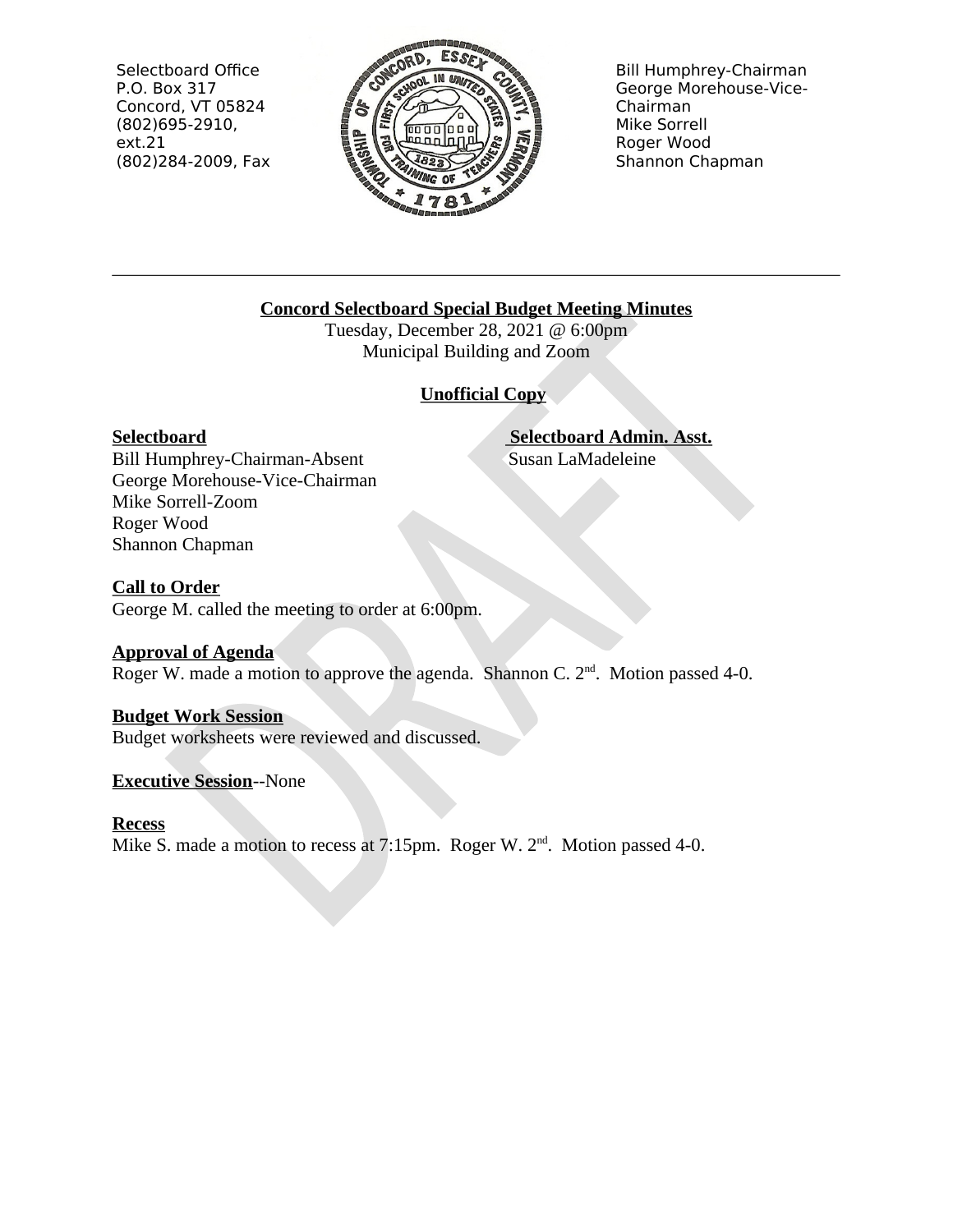## **Concord Selectboard Special Budget Meeting Minutes**

Tuesday, January 4, 2022 @ 5:30pm Municipal Building and Zoom

#### **Selectboard**

**Selectboard Admin. Asst.** 

Susan LaMadeleine

**Road Commissioner** Dane Thorgalsen

Bill Humphrey-Chairman-Absent George Morehouse-Vice-Chairman Mike Sorrell--Zoom Roger Wood Shannon Chapman

## **Call to Order**

George M. called the meeting to order at 6:00pm.

#### **Approval of Agenda**

Roger W. made a motion to approve the agenda. Shannon C.  $2<sup>nd</sup>$ . Motion passed 4-0.

#### **Budget Work Session**

The Road Foreman's budget was discussed.

#### **Executive Session**

Mike S. made a motion to go into Executive Session to discuss personnel matters at 5:40pm. Roger W. 2<sup>nd</sup>. Motion passed 4-0.

#### **Out of Executive Session at 5:50pm**

Consensus of the Board to raise employee wages 5%

#### **Recess**

Shannon C. made a motion to recess at 5:55pm. Motion passed 4-0.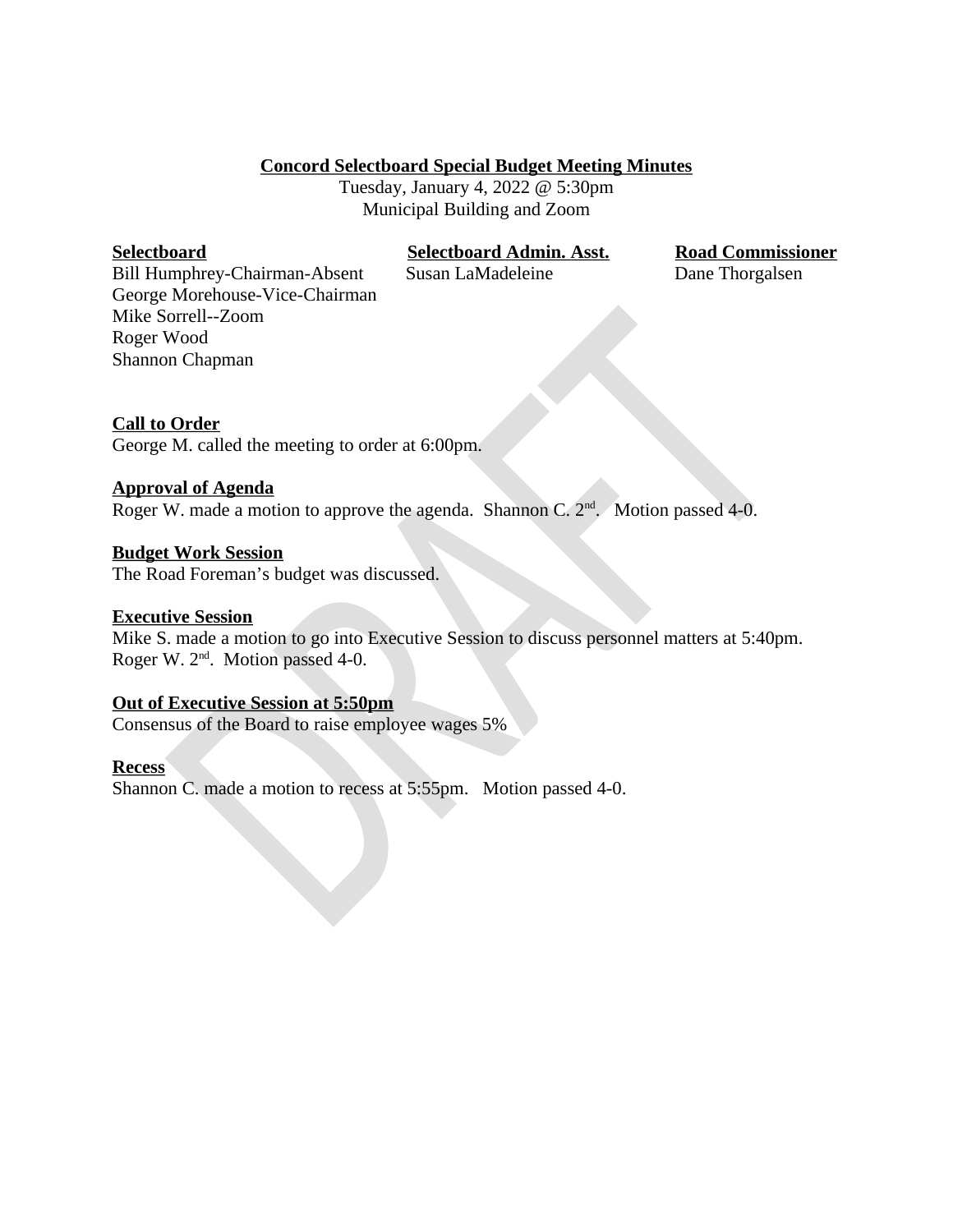## **Concord Selectboard Special Budget Meeting Minutes**

Tuesday, January 11, 2022 @ 6:00pm Municipal Building and Zoom

## **Selectboard**

**Selectboard Admin. Asst.** Susan LaMadeleine

Bill Humphrey-Chairman-Zoom George Morehouse-Vice-Chairman-Zoom Mike Sorrell--Zoom Roger Wood Shannon Chapman

**Planning/Zoning Board** Dale Urie-Chairman

**Steven Bean-Zoom** 

## **Call to Order**

Bill H. called the meeting to order at 6:00pm.

## **Approval of Agenda**

Roger W. made a motion to approve the agenda. Shannon C.  $2^{nd}$ . Motion passed 5-0.

## **Budget Work Session**

Dale U. discussed the Planning/Zoning Board budget with the Board.

## **Executive Session-None**

## **Recess**

Mike S. made a motion to recess at 7:45pm. Motion passed 5-0.